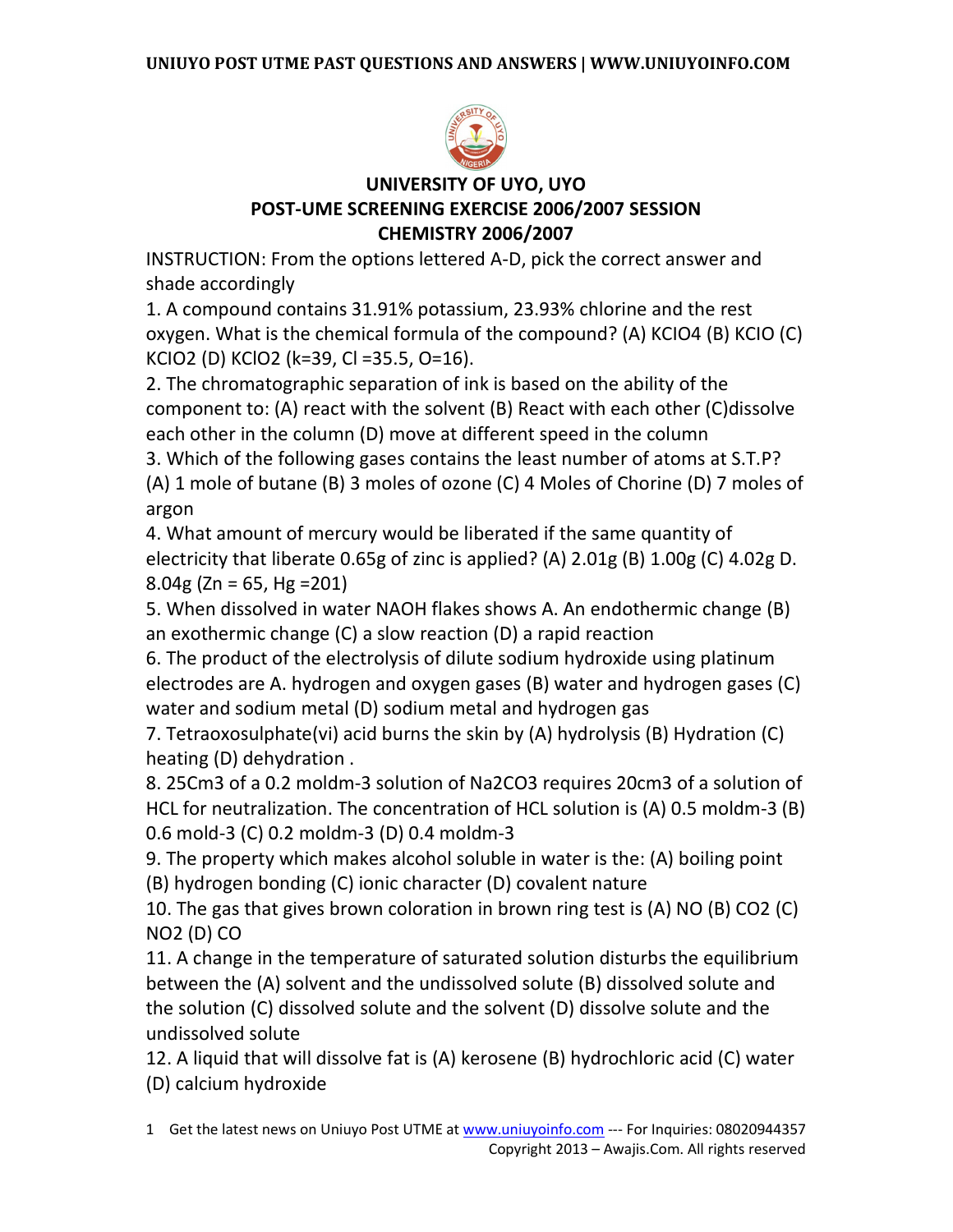13. A consequence of global warming is (A) increased humidity (B) flooding (C) water pollution (D) Air pollution

14. when 10g of sodium hydroxide dissolved in 1000cm3 of water, the solution formed is approximately (A) 0.50 moldm-3 (B) 0.01 moldm-3 (C) 0.10moldm-3 (D) 0.25moldm-3 (Na=23. H=10=16)

15. Which of the following can electrolyte? (A) Mercury (B) alcohol (C) sodium acetate solution (D) solid potassium hydroxide

16. Which of the following is found in cotton? (A) fat (B) starch (C) of (D) cellulose

17. The process by which atoms are rearranged into different molecular structures in the petroleum refining process is referred to as (A)

Polymerization (B) reforming (C) hydrocraking (D) catalytic cracking

18. The type of reaction that is peculiar to benzene is (A) Hydrolysis (B) addition C. Substitution (D) Polymerization

19. Carbohydrates are compounds containing carbon, hydrogen and oxygen in the ratio: (A) 1:1:1 (B) 1:2:1 (C) 2:1:L1 (D) 3:1:1

20. A compound containing 40% carbon, 6.7% hydrogen and 53.3% oxygen. If the molar mass of the compound is 180, find the molecular formula (A) C6H6O3 (B) C6H12O6 (C) C3H6O3 (D) CH2O

21. If sulphur (IV) oxide and methane are released simultaneously at the opposite ends of a narrow tube, the rates of diffusion RSO2, and RCH4 will be in the ratio: (A) 4:1 (B) 2:1 (C) 1:12 (D) 1:4 (8 = 32, 0 = 12, H = 1).

22. The soil around a battery manufacturing factory is likely to contain a high concentration of (A) Ca24 slats (B) Pb2+ salts (C) Mg24 salts (D)A13+ salts 23. The pH of a solution obtained by mixing 100cm3 of a MHCL solution with 100cm3 of a 0.2M solution of NAOH is: (A) 1.3 (B) 7.0 (C) 9.7 (D) 12.7

24. What mass of gold is deposited during the electrolysis of gold (III)

tetraoxosulphate (VI) when current of 15 A is passed for 193 seconds? (A)

1.97g (B) 3.94g (C) 5,91g (D) 19.70g (Au = 97, F =96500C)

25. A. common characteristic shared b by iron and, aluminum is that both (A) are exacted by electrolysis (B) form only basic oxides (C) show oxidation states of  $+2$  and  $+3$  (D) form soluble hydroxide.

## **ANSWERS TO UNIUYO PUME CHEMISTRY 06/07 SESSION**

1A 2C 3D 4A 5B 6A 7B C9 10A 11C 12C 13B 14B 16D 17D 18C 19 B 20B 21A 22B 23 B 24 25A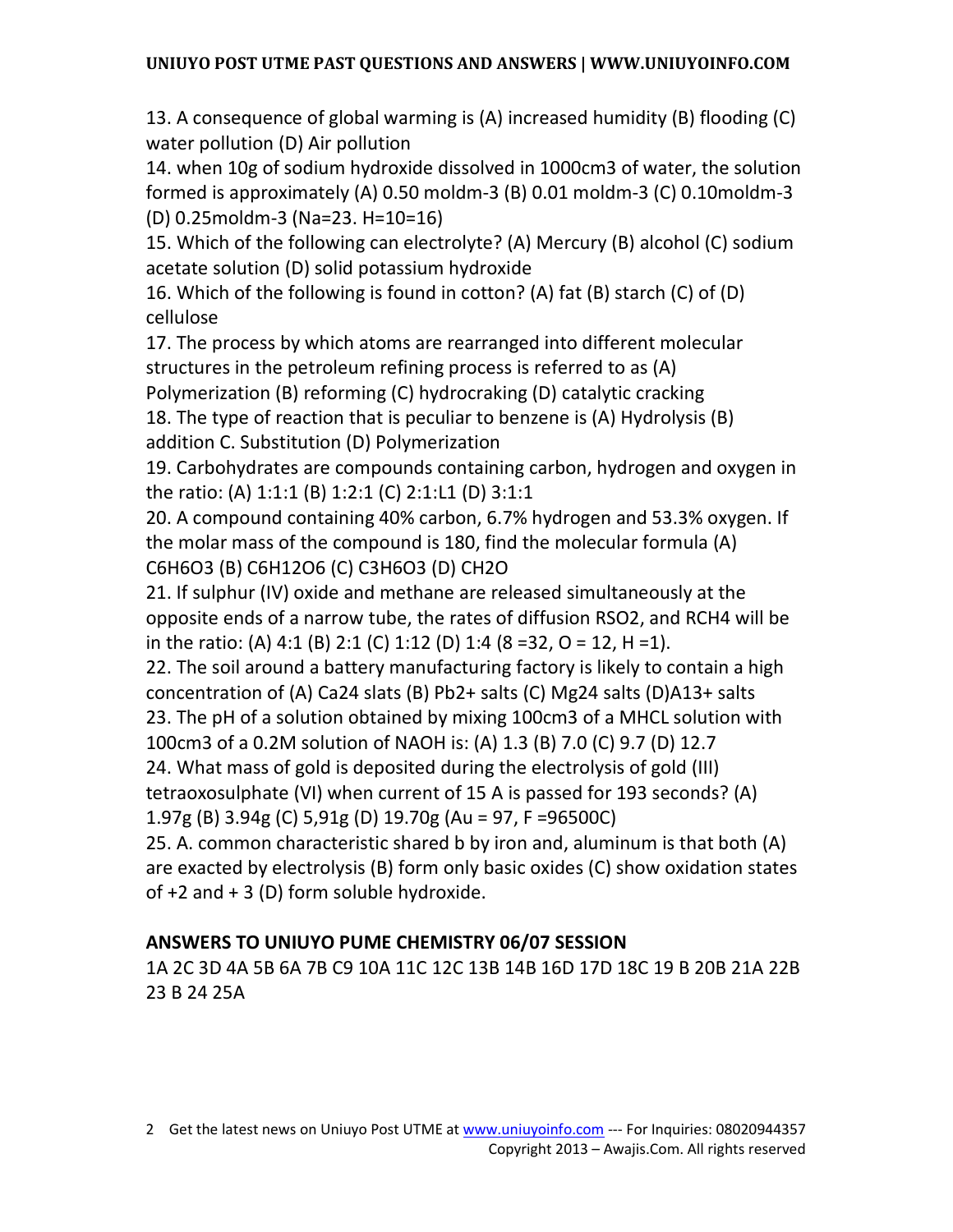

## **UNIVERSITY OF UYO, UYO POST-UME SCREENING EXERCISE 2007/2008 SESSION CHEMISTRY 2007/2008**

INSTRUCTION: From the options lettered A-D, pick the correct answer and shade accordingly

1. Elements X and Y have electronic configurations 1s22s22p4 and 1s22s22p63s2 when they combine; formula of the compound formed is (A) XY (B)X2Y4 (C) XY2 (D) YX.

2. The atomic number of an element is 55 and its atomic mass is 133. the nucleus of the atom therefore contains (A) 78 protons and 55 neutrons (B) 55 protons and 78 neutrons (C) 55 protons and 78 electrons (D) 78 protons and 55 neutrons

3. Which of the following would support the conclusion that a solid sample is a mixture (A) The Solid can be ground to a fine powder (B) The density of the solid is 2.25gdn (C) the solid has a melting point range of 3000C TO 3750C (D) the solid is hygroscopic.

4. What is the partial pressure of hydrogen gas collected over water at standard atmospheric and 250C if the saturation vapour pressure of water is 23mmhg at that temperature? (A) 737mmHg (B) 763mmHg (C) 777 mmHg (D) 783mmHg.

5. The mole ratio of carbon and hydrogen of a volatile liquid compound is 1:2.0.12g of the liquid on evaporationt at s.t.p gave 32cm3 of vapour. The molecular formula of the liquid is (A) C3H8 (B) C4H8 (C) C5H10 (D) C6H12  $[GMV = 22.4DM3]$ .

6. Carbon exists naturally in the combined state as (A) diamond (B) coal (C) wood (D) graphite

7. The sulphide which is insoluble in dil. Hcl is (A) CuS (B) Na2S (c) Fes (D) Zns . 8. In the industrial production of H2 from natural gas, Co2 produced along with the H2 is removed by (A) passing mixture into line water (B) washing under pressure (C)drying over P5O10 (D) Using Ammonical CU2Cl

9. Which of the following typically represent a photochemical reaction? (a) Conversion of N2O4 to NO2 (B) conversion of Ag halides to metallic Ag (C) decomposition of Ca(OH)2 to its oxide (D) formation of H2O from H2 and O2 molecules.

10. One mole of a hydrogen contains 36g of carbon and its vapour density is (A) CH3CH3CH2 (B) CH3CH=CH2 (C) CH3CH2C=H (D) CH3C = CH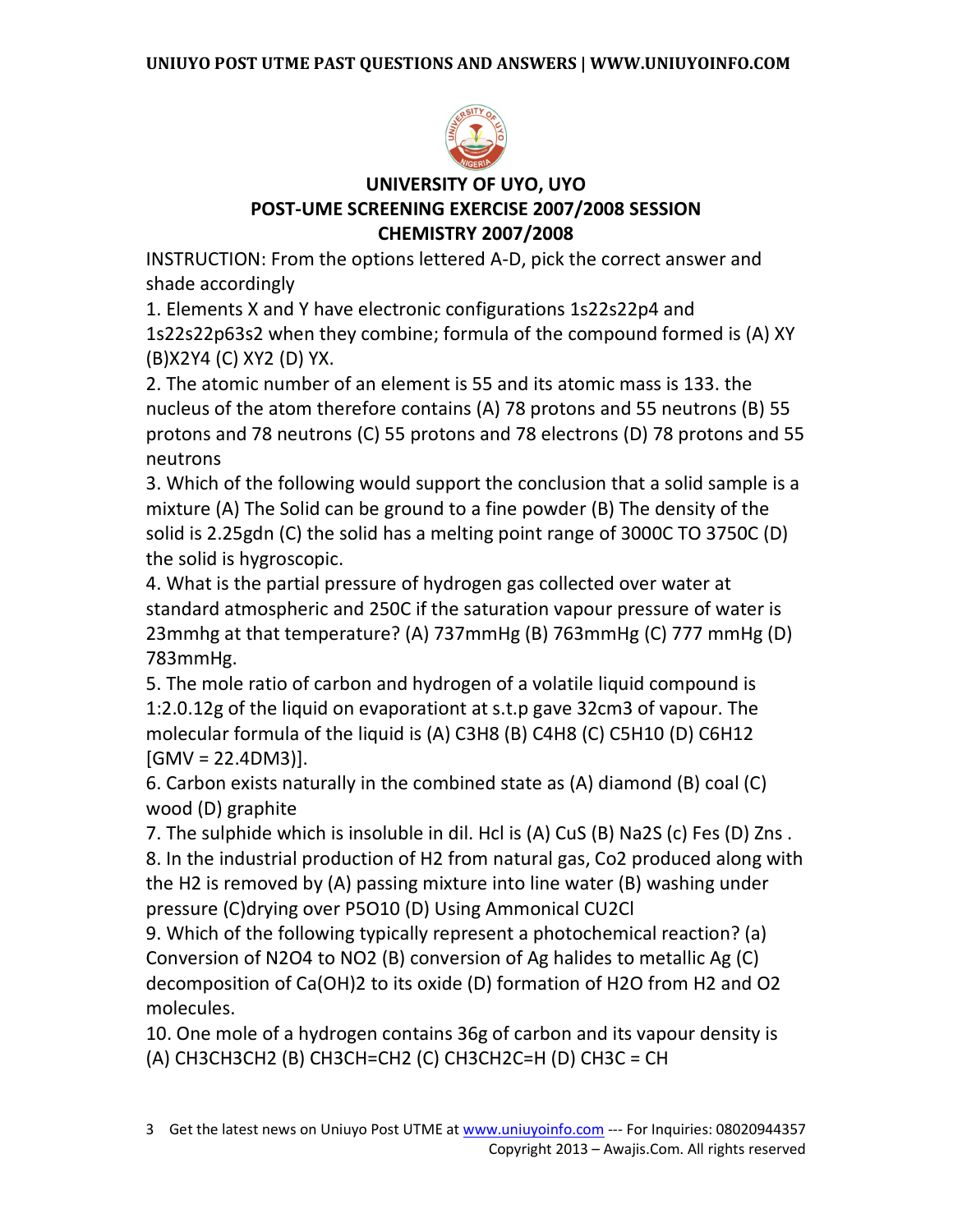11. Nigerian crude oil is described as light because of its (A) low aliphatichydrocarbon content (B) low sulphur content (D) high natural gas content (D) high octane number.

12. Detergent are manufactured with straight hydrocarbon chains so as to make them (A) soluble (B) cheaper (C) non-biodegradable (D) biodegradable 13. 5CH-4CH2-3CH-C 1CH CH3 I

In the structure above carbon two and three are respectively (A) SP2 and SP3 hybridized (B) 20 and 10 (C) SP3 hybridized and 30 (D) sp-hybridized and 30 14. A solution of calcium bromide contains 20dm-3. What is the molarity of the solution with respect to calcium bromide and bromide ions? (A) 0.1 (B) 0.1,0.2 (C) 0.1,0.05 (D) .005,0.1

15. A quantity of electricity liberates 7.2g of Ag from its salt what mass of All will be liberated from salt by the.

16. In spite of the electronic configuration of carbon of 1s22s22p2 the atom is tetravalent because (A) the electrons in both 2s and 2p orbital have equal energy (B) the orbital in both 2s and 2p are equivalent (C) Both the 2s and 2p orbitals have equal energy (D) the six orbital hybridize to form four.

17. Alloys are best prepped by (A) High temperature during welding of the metals (B) electrolysis using the major metallic component as cathode (C) reducing a mixture of anode of the element (D) cooling a molten mixture of the necessary element

18. In the periodic table which is the property that decreases along the periods and increase down the period and increases down the groups? (A) atomic number (B) electron affinity (C) location patent (D) atomic reactivity.

19. If the rate law obtained for a given reaction rate K[X]n [Y]m, the overall orter is (A) nm (B) n/m (C) n+m (D) n-m

20. What happens when the nitrates of potassium, zinc and copper are separately heated? (A) all the nitrates will decompose to their respective metals (B) the nitrates of calcium and potassium will decompose to their nitrates (C) only coper nitrate decomposes to the metal (D) the nitrate of calcium, zinc and copper decompose to their oxides.

21. The scale formation in a kettle is caused by the presence in water of (A) calcium sulphate (B) calcium carbonate (C) calcium hydrogen carbonate (D) calcium hydroxides.

22. An efflorescent compound us a substance that (A)absorbs water from air without dissolving in it (B) is capable of giving off coloured luminosity (C) gives out water from the air and dissolves.

23. Which of the following bonds exist in crystalline ammonium chloride (NH4Cl)? (A) ionic and covalent (B) ionic and co-ordinate (C) ionic, covalent and co-ordinate (D) covalent, co-ordinate and metallic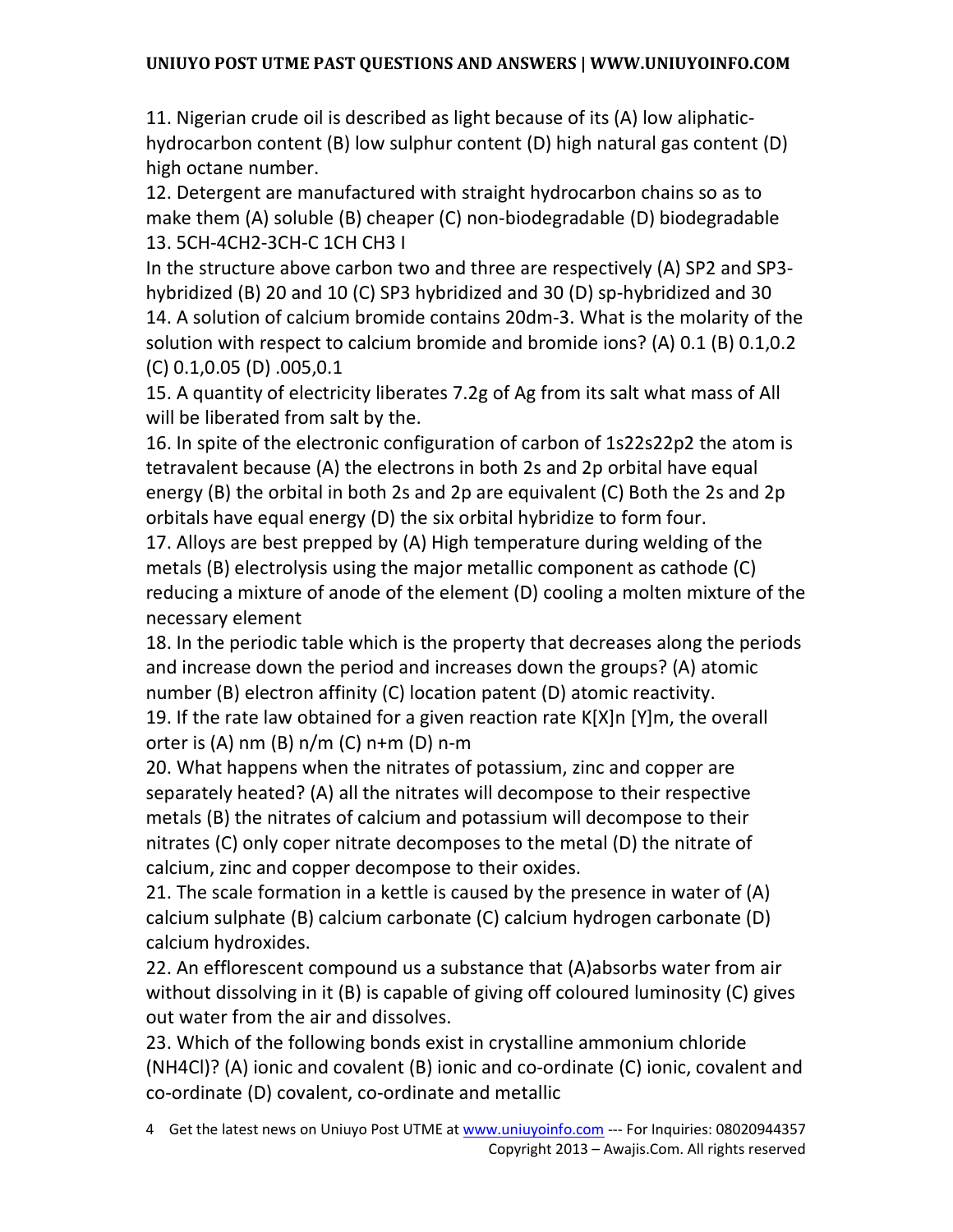24. Which of the following is a neutralization reaction? Addition of (A) nitric acid to hydrochloride acid (b) nitric acid to sulphate acid (c) Nitric acid to distilled water (D) nitric acid to sodium hydroxide 25. In preparation of carbon monoxide by heating ethanedoic with concentrated sulphuric acid, act as (A) an oxidizing agent (b) reducing agent (C) a dehydrating agent (D) reaction medium.

### **ANSWERS TO UNIUYO PUME CHEMISTRY 07/08 SESSION**

1C 2C 3C 4C 5C 6D 7D 8D 9D 10A 11A 12A 13A 14A 15 16B 17C 18D 19C 20D 21B 22C 23C 24D 25C



### **UNIVERSITY OF UYO, UYO POST-UME SCREENING EXERCISE 2008/2009 SESSION CHEMISTRY 2008/2009**

INSTRUCTION: From the options lettered A-D, pick the correct answer and shade accordingly

1. Matter is defined by which of the following? (A) mass and weight (B) volume and occupies space (C) mass and temperature (D) mass and occupies spaces

2. Which of the following units would not be used in expressing density? (A) g4 (B) g/cm2 (C) g/m (D) g/cm

3. Candle wax melting units is an example of which of the following? (A) physical property (B) Chemical property (C) Physical change (D) Chemical change

4. What is the amount of energy given out when an atom or ion gains an extra electron? (A) electron energy (B) Electron infinity (C) Atomic energy (D). Energy of addition

5. Which of the following is false regarding the reactants of a chemical reaction? (A) Are Always on the left side of the chemical duration (B) They are the substances obtained (C) A plus sign to is used to separate one from the other (D) Are substances that interact with the other

6. Which of the following is a substance that absorbs water from the air to the point where it becomes a solution? (A) Efflorescent substance (B) Hygroscopic substance (C) Effervescent substance (D) Deliquescent substance.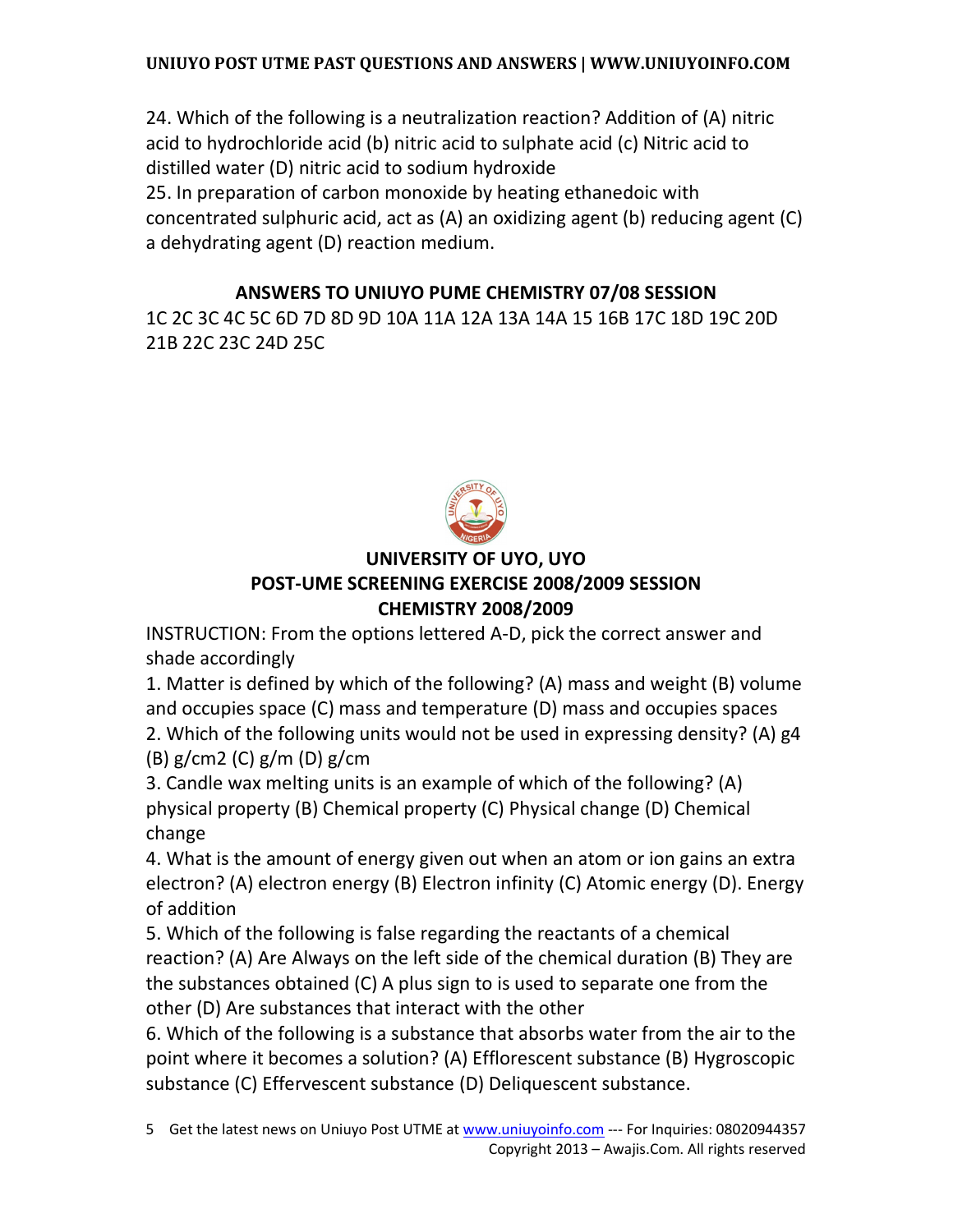7. Which of the following does not affect solubility? A. nature of the solvent (B) Particle size (C) Nature of the solute (D) Temperature

8. Which of the following is false concerning an oxidizing agent? (A) A substance that is reduced (B) a substance that is oxidized (C) A substance that loses electrons (D) The reactants

9. The particle easiest remove from an atom is the (A) electron (B) Proton (C) Neutron (D) Nucleus

10. A saturated solution contains: (A) only ions (B) only non-polar molecules (C) the maximum concentration of solute that it can hold (D) the maximum concentration of solvent

11. The isomers of a compound have different (A) Molecular compositions (B) masses (C) structures (D) Numbers of bonds between their atoms.

12. Amino acids ate the basis units of (A) Carbohydrates (B) Protein (C)Lipids (D) Nucleic acids

13. The number of atoms in one mole of a substance is equal to (A) the atomic number (B) the Avogadro Number (C) The gas constant (D) The number of neutrons

14. Which of the following statement is NOT true of electrovalent compounds? (A) they are solids (B) they do not vaporize easily (C) They usually dissolve in water (D) The elements forming the compounds normally have their valency electrons in a shaped state

15. If concentrated sulphuric acid is added to sugar and warmed gently, the sugar changes from white to brown and finally to a black mass of carbon. In this reaction concentrated sulphuric

acid in acting as: (A) a drying agent (B) an oxidizing agent (C) a dehydrating agent (D) a reducing agent

16. Which of the following can have isomers? (A) C2H4 (B) C4H6 (C) C4H3 (D) C2H6O

17. A polymerization reaction is one in which (A) small molecules form giant molecules (B) atoms form molecules (C) giant molecules form small molecules (D) Molecules form volatile compounds

18. 28.8cm3 of nitrogen at 150C is cooled to 00C at constant pressure. The new volume of nitrogen is (A) 147cm3 (B) 14.7cm3 (C) 27cm3 (D) 31.7cm3 (D) 34.7cm3

19. The electron configuration of elements X and Y are = 2,8,6, Y = 12,8,7. The bond in the compound formed of X and Y is expected to be A. Ionic (B) covalent (C) Dative covalent (D) Metallic

20. Pure sulphuric acid is a liquid of 34 density. What volume of it would be required to prepared 250cm3 of 0.2M solution? H =1 S=32, O=16 (A) 2.00cm3 (B) 2.666cm3 (C) 3.00cm3 (D) 3.6cm3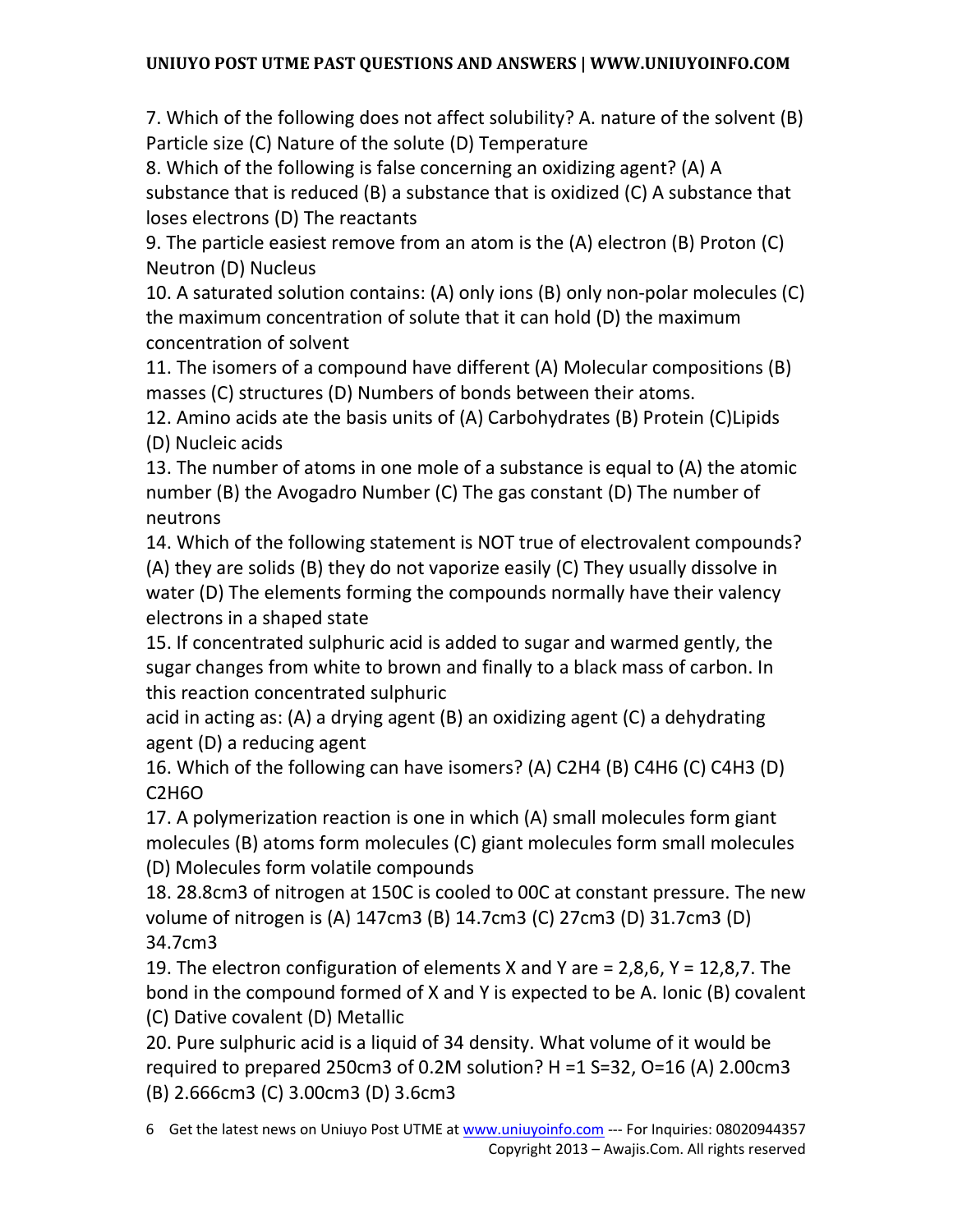21. What mass of sodium carbonate is 500cm3 of 0.1 mole of sodium carbonate solution (Na=23, C=12, O=16) (A) 106g (B) 59g (C) 99g (D) 10g (E) 20g

22. Which of the following metal is not normally extracted by chemical because of its position in the electrochemical series? (A) Cooper (B) Iron (C) Lead (D) Potassium

23. If 1 mole of aluminum contains 6 x1022 atoms of aluminum, how many atoms are contained in 0.9g of Aluminum? (A1 =27) (A) 1.0x1021 (B) 6.6x1021 (C) 2.0x1022 (D) 0.6x1023

24. If an organic compound decolourizes bromine water then the compound is (A) saturated (B) supersaturated (C) unsaturated (D) a solid

25. Fats and oil are (A) Addition of long-chain fatty acids and alkali (B) Addition products of long chain fatty acids and glycerol (C) Concentration products of long-chain fatty acids and glycerol (D) Condensation products of formaldehyde and glycerol

## **ANSWERS TO UNIUYO PUME CHEMISTRY 08/09 SESSION**

1D 2A 3C 4C 5B 6B 7B 8B 9A 10C 11C 12B 13A 14 15 16C 17. 18 .19. 20. 21. 23. 24. 25



## **UNIVERSITY OF UYO, UYO POST-UTME SCREENING EXERCISE 2009/2010 SESSION CHEMISTRY 2009/2010**

1. PCI5(G) PCI3(g) + CI2(g), In the reaction above, a decrease in pressure will (A) Increase the yield of PCl3 (B) Increase the yield of PCl3 (C) Accelerate the reaction (D) Decelerate the reaction.

2. What volume of 0.5 mol/dm3 H2So4 will exactly neutralize 20cm3 of 0.1 moldm3 NaOH solution? A. 5.0cm-3 (B) 6.8cm-31 (C) 8.3cm-3 (D) 2.0cm-3 3. A compound contains 40% carbon, 6.7% hydrogen and 54.3% oxygen. If the molar mass of the compound is 180; find the molecular formula. (H =1,C =12; O  $= 16$ 

(A) CH20 (B) C3H6O3 (C) C6H2Oc (D) C6H2O3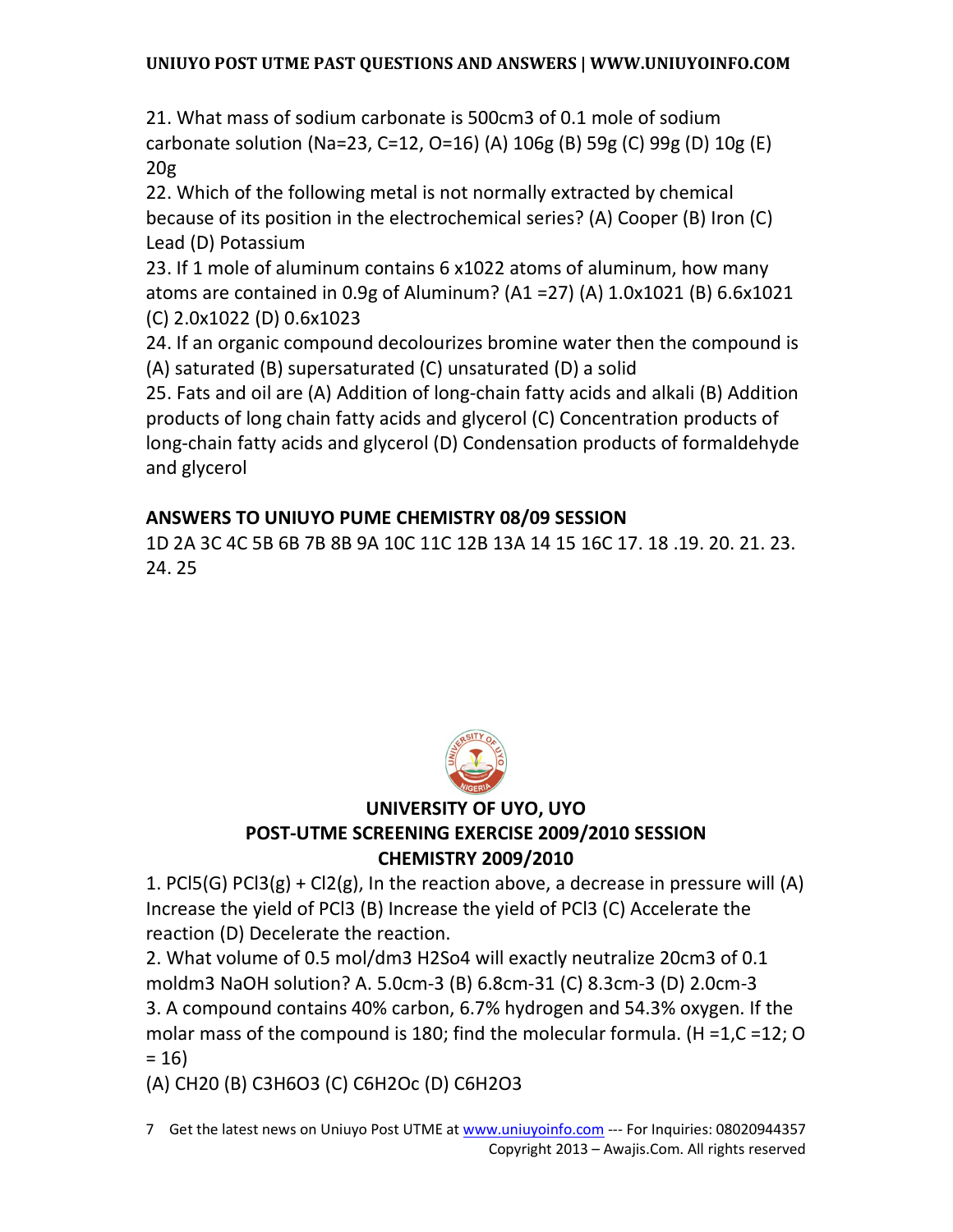4. 0.9dm3 of a gas at s.t.p was subjected by means a moveable piston to two times the original pressure with the temperature being now kept at 364k. When is the volume of the gas in dm3 at this pressure? (A) 2.0 (B) 4.5 (C) 6.0 (D) 8.3

5. If 24.83cm3 of 0.15M NaOH is titrated to its end point with 39.45cm3, of HCl what is the morality of the HCl? (A) 0.094M (b) 0.150M (C) 0.940M (D) 1.500M 6. Which of the following compound is covalent? (A) CaO (B) C2H6 (C) MgCl2 (D) Na2O

7. How many coulombs of electricity are passed through a solution in which 6.5A are allowed is run for 1.0hours (A) -3.90x102C (B) 5.50 x103C (C) 6.54x103C (D) 2.34 x 104C

8. Complete oxidation of popan-1-Ol gives (A) propanol (B) Propan -2-ol (C) Propanic acid (D) Propanal

9. How many electrons are present in the 3P orbital of an element represented as 3717M. (A) 1 (B) 2 (C) 3 (D) 4 (E) 5

10. A gas responsible for most of the fatal explosion in coal mines is (A) Butane (B) Ethene (C) Ethane (D) Methane

11. What is the percentage by mass of copper in copper (i) oxide (A) 40.0 (B) 50.0 (C) 69.6 (D) 80.0 (E) 88.9

12. How many moles of oxygen are required to burn one mole of C6H12 completely? (A) 5 (B) 6 (C) 7 (D) 8 (E) 9

13. The maximum number of electrons that can be accommodated in the shall having the principal quantum number 3 is (A) 3 (B) 6 (C) 9 (D) 18 (E) 32

14. 2Na + 2H20 2NaOH + H2. In the equation above, what mass in gram of sodium is required to produce, 0.40g of sodium hydroxide? (H =1, 0 =16, Na=23). (A) 0.12 (B) 0.23 (C) 46 (D) 2.30 (E) 4.60

15. The number of hydrogen ions in 5.3g of trioxonitrate (v) acid is (H = 1, N =14, 0 =16), (Avogadro's No = 6.02x 1023). (A) 6.02x1023 (B) 6.02x 1022 (C) 6.02x1024 (D) 16.02x1025

16. Alkanes react with halogens mainly by (A) Oxidation (B) Polymerization (c) Addition (D) Substitution

17. Equals volumes of CO and CO2 at stp have the same (A) Mass (B)Density (C) Rate of diffusion (D) Number of molecules

18. The electronic configuration 1S22S22P63S23P6 is that of a (A) Noble gas (B) Group (II) element (C) Group (III) element (D) Group (V) element (E) Group (VI) element

19. Which of the following is biodegradable? (A) Sewage (B) plastics (C) Metal scraps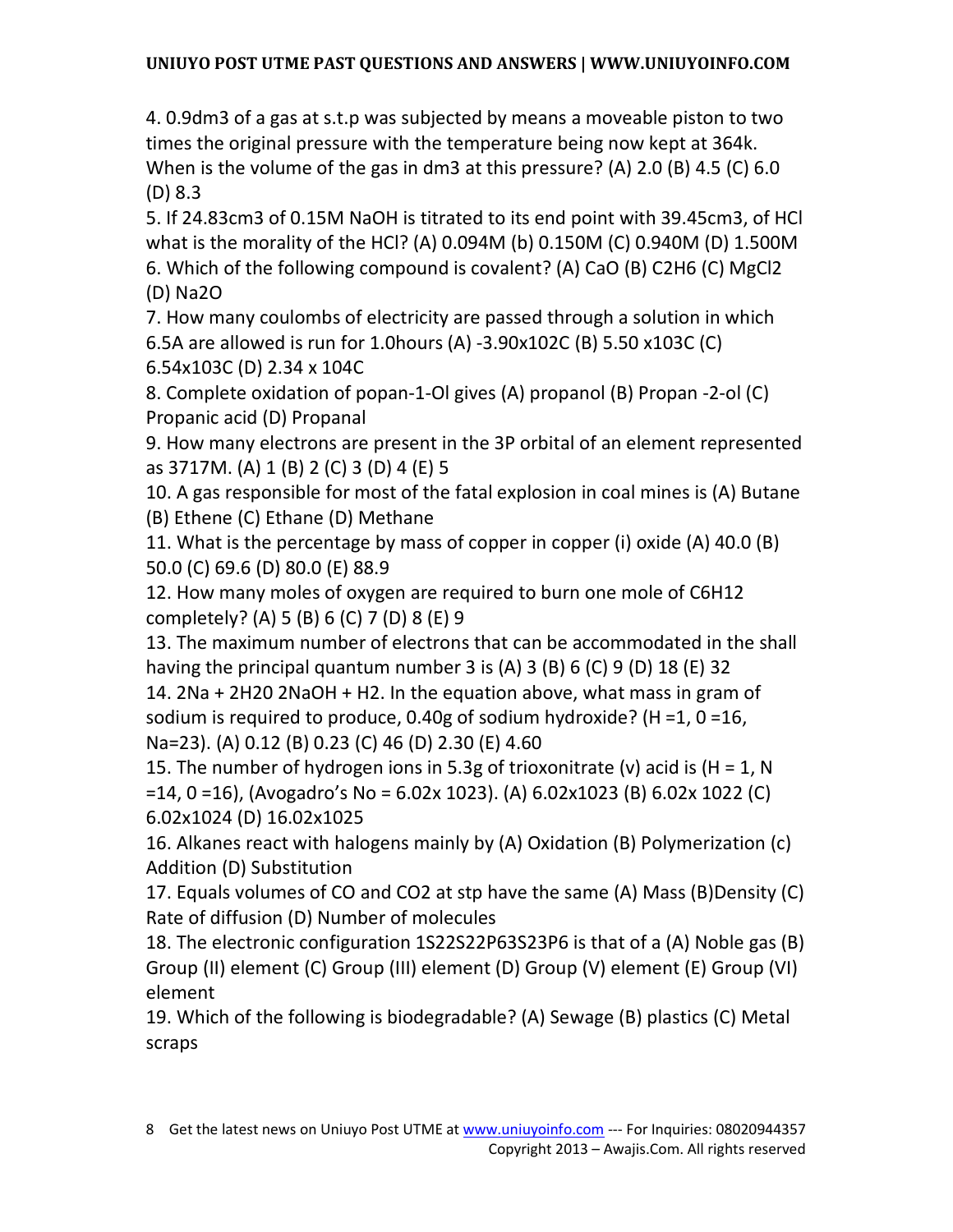20. Hydrogen is used for the following except? (A) manufacturing of ammonia

(B) Synthesis of hydrochloric acid (C) Conversion of coal to petrol

(D)Extinguishing fire (E) Manufacture of margarine

21. How many mole of AgNO3 are there in 500cm3 of 0.01M AGN03 solution?

(A) 0.005 mole (B) 0.05Mole (C) 0.5mole (D) 1mole (E) 5 moles.

22. What is emitted during the disintegrations of barium nucleus as shown by the equation below 13856Ba 134 54x4O

(A) Alpha particles (B) Beta particles (C) Gamma (D) Neutrons (E) X-rays

23. To what temperature must a gas be raised from 273K in order to double both its volume and pressure (A) 298K (B) 300K (C) 546K (D) 819K (E) 1092K 24. Which of following is not a direct petroleum product? (A) Methane (B) Ethanol

25. A solid that absorbs water from the atmosphere and forms an aqueous solution is (A) Hydrophilic (B) Efflorescent (C) Deliquescent (D) Hydroscopic

# ANSWERS TO CHEM 2009/2010

1.D 2.C 3.C. 4.B 5.D 6.D 7.C 8.D 9.C 10.A 11.A 12.D 13.D 14.A 15. 16.C 17.D 18.A 19.A 20.D 21.B 22.A 23.C 24.B 25.D



# **UNIVERSITY OF UYO, UYO**

## **POST-UTME SCREENING EXERCISE 2010/2011 SESSION CHEMISTRY 2010/2011**

**INSTRUCTIONS:** From the options lettered A-D, pick the correct answers and shade according

1. Which of the following substances is not a homogenous mixture? (A) filtered water (B) soft drink (C) flood water (D) writing ink

2. A given mass of gas occupies 2cm2 at 300K. At what temperature will its volume be doubled keeping its pressure constant? (A) 400K (B) 480K (C) 550K (d) 600K

3. Which of the following is a measure of average kinetic energy of the molecules of a substance? (A) Volume (B) Mass (C) pressure (D) temperature 4. An increase in temperature causes an increase in the pressure of gas in a fixed volume due to an increase in (A) No of molecules of the gas (B) Density of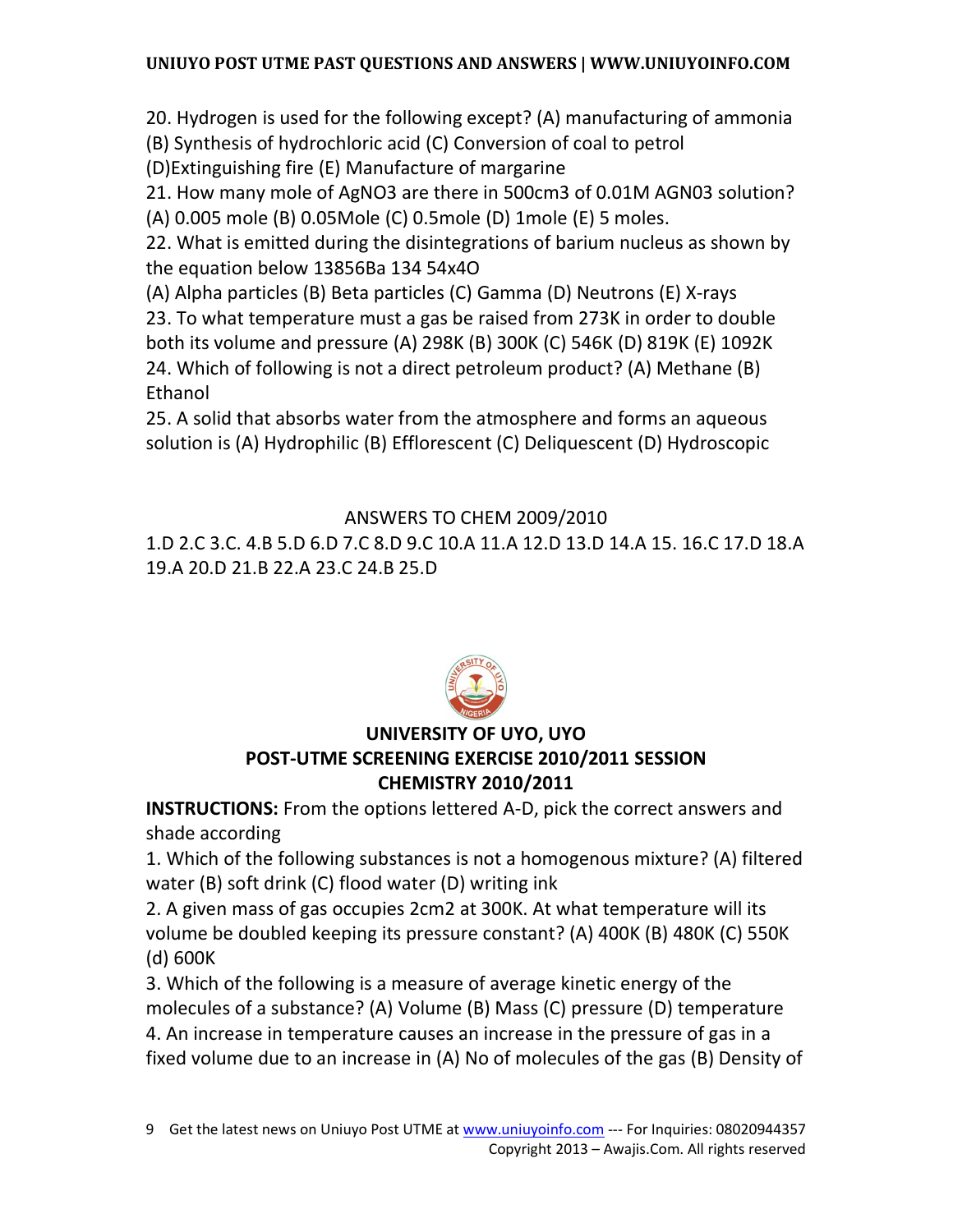the gas molecules (B) No. of the collusion between the gas molecules (D) No. of the collusion between the gas molecules and the walls of the container

5. How many lone pairs of electrons are there on the centre atom of the H-O molecules (A) 1 (B) 2 (C) 3 (D) 4

6. Four element P,Q, R and S, have 1, 2, 3, and 7 electrons in their outermost shells respectively. The element which is unlikely to be a metal is (A) P (B) Q (C) R (D) S

7. The pollutants that are likely to be present in an industrial environment are: (A) H2S, SO2, and oxides of nitrogen (B) carbon (II) oxide (C) Nitrogen (D) sulphur (iv) oxide

8. An emulsion paint consist of (A) gas and liquid particles dispersed in liquid (B) Liquid particles dispersed in liquid (C) solid particles dispersed in liquid (D) Solid particles dispersed in solid

9. A Sample of orange juice was found to have a pH of 3.80. What is the concentration of hydroxide ion in the juice? (A)  $1.6x104$  (B)  $6.1x1011$  (C) 6.1x104 (D) 1.6x 1011

10. Copper (II) tetraoxosulphate(VI) solution is electrolyzed using carbon electrodes. which of the following are produced at the anode and cathode respectively (A) Copper and oxygen (B) Oxygen and copper (C) Hydrogen and copper (D) cooper and Hydrogen

11. Which of the following combination is used for metal welding? i. Oxygen and Ethyne ii. Hydrogen and Ethyne iii. Hydrogen and Oxygen iv. Ethyne, Hydrogen and Oxygen (A) i and ii (B)iii and iv (C) i and iii (D) ii and iv

12. A gas formed when ammonium trioxonitrate(v) is heated with sodium hydroxide (A) Hydrogen and oxygen (B) Nitrogen (IV) oxide (C) Ammonia (D) Oxygen

13. Which of the following are isomers (A) Ethanol and dimethyl ether (B) Benzene and methylbenzene (C) Ethanol and propanone (D) Trichloromethane and tetrachloromethane

14. The characteristic reaction of carbonyl compound is (A) Substitution (B) Elimination (C) Addition (D) Specification

15. A balanced chemical obeys the laws of (A) Conservation of mass (B) Definite proportion (C) Multiple proportion (D) conservation of energy

16. For toluene crystals to sublime on heating, the molecules must acquire energy that is (A) Less than the forces of attraction on the solid (B) equal to the forces of attraction on the solid (C) necessary to melt the solid (D) Greater than the forces of attraction on both the solid and the liquid phase.

17. Two atoms represented as 215 98U and 208 98 U are: (A) Isomers (B) Allotropes (C) Isotopes (D) Anomers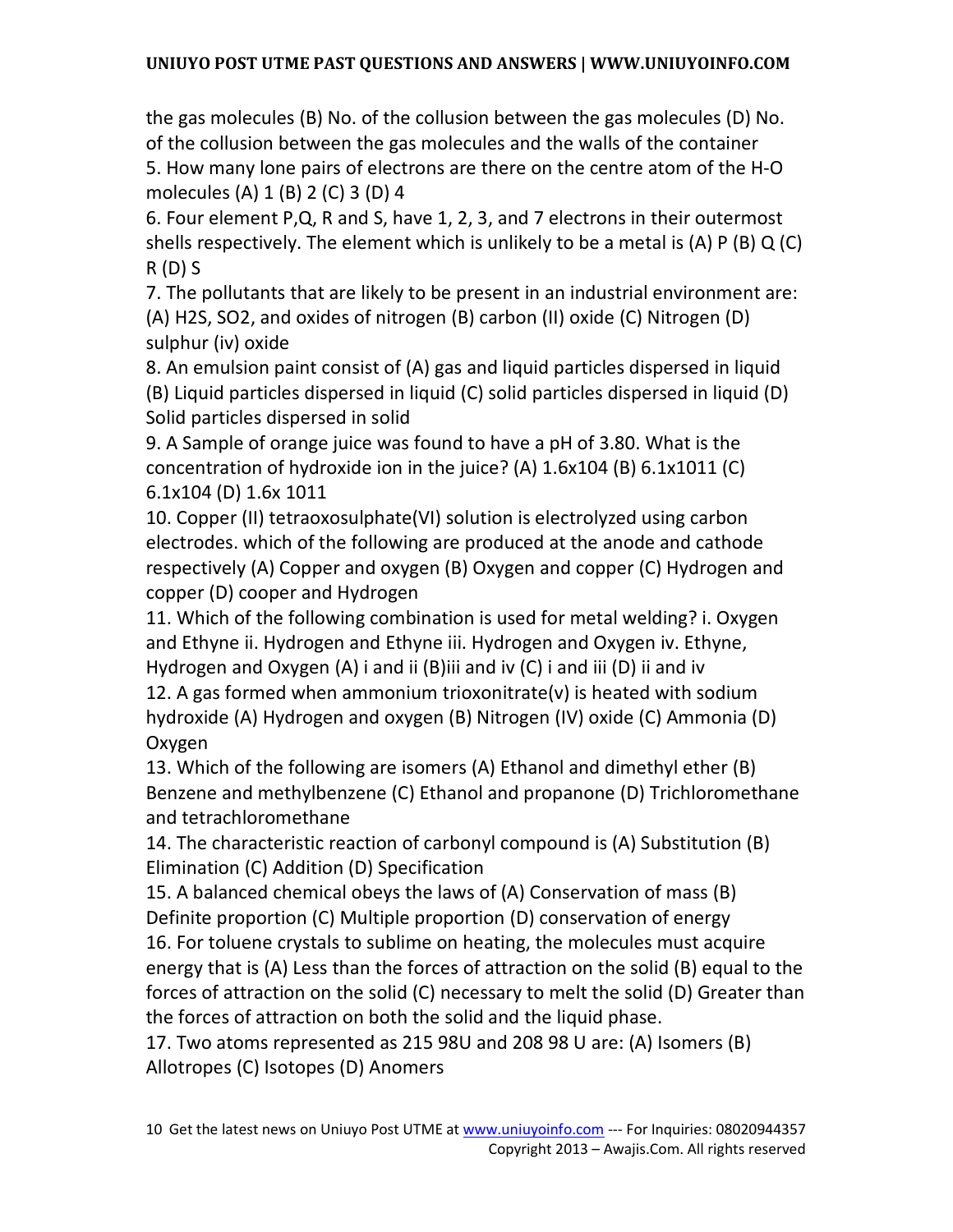18. As the difference in electro-negativity between bonded increases polarity of the bond (A) decreases (B) increases (C) Remains unchanged (D) reduces to zero

19. A student prepared 0.5M solution each of hydrochloric and ethanoic acid and then measured their pH. The result will show that the (A) pH values are equal (B) HCL solution has the higher PH (C) sum of the pH values is 0.1 (D) Ethanol acid has a higher PH.

20. When platinum electrodes are used during the electrolysis of copper (II) tetraoxosulphate (VI) solution. The solution becomes (A) Acidic (B) Basic (C0 Neutral (D) Amphoteric

21. What is the oxidation number of Zinc in K3ZCl6? (A) -3 (B) +3 (C) -6 (D) +6 22. One method of driving the position of equilibrium of an endothermic reaction forward is to (A)Increase temperature (B) increase volume (C) Cool down the apparatus (D) decrease temperature at constant pressure 23. Oxidation of concentrated hydrochloric acid with manganese (IV) oxide liberates a gas used in the (A) manufacture of tooth paste (B) treatment of simple goiter (C) Vulcanization of rubber (D) Sterilization of water 24. Sodium hydroxide is prepared commercially from sodium chloride solution by (A) Hydrolysis (B) Hydrolysis in steam using a catalyst (C) Electrolysis using iron as anode (D) Treatment of sodium chloride with ammonia and carbon (iv) oxide

25. An undesirable fraction in the petroleum industry which is particularly prone to knocking is (A) iso-octane (B) n-heptane (C) iso-heptane (D) n-octane

## **ANSWERS TO UNIUYO PUME CHEMISTRY 10/11 SESSION**

1C 2D 3D 4D 5. 6. 7A 8B 9. 10. 11. 12. 13. 14. 15. 16D 17C 18. 19. 20. 21B 22A 23. 24. 25



### **UNIVERSITY OF UYO, UYO**

### **POST-UTME SCREENING EXERCISE (1ST CHOICE) 2011/2012 SESSION CHEMISTRY 2011/2012**

1. Chromatography is used to separate compound of mixtures which differ in their rates of: (A) diffusion (B) Migration (C) reaction (D) sedimentation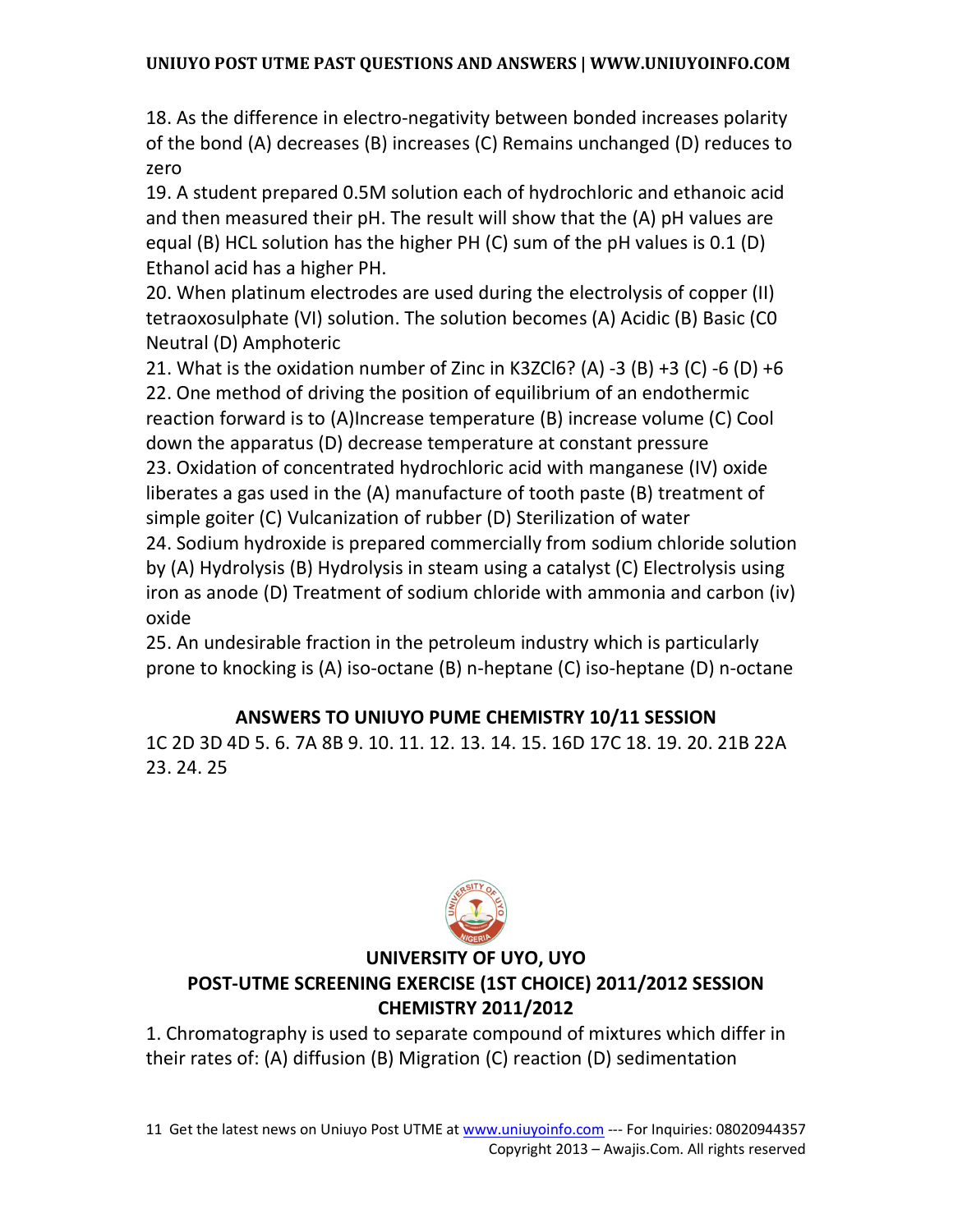2. Which of the following is an example of a chemical change? (A) Dissolution of salt in water (B) Rusting of iron (C) Melting of ice (D) Separating a mixture by distillation

Use the section of the periodic table below to answer questions 9 and 10

|    |                           |     |    |          |     |               | $\ddot{\phantom{1}}$<br>$\sim$ $\sim$ |
|----|---------------------------|-----|----|----------|-----|---------------|---------------------------------------|
| 3G | M                         | ٮ   |    |          | 8d  | <b>9E</b>     |                                       |
|    | $\checkmark$<br>$\lambda$ | 13K | 14 | 15<br>ᅩJ | 16T | $\sim$<br>∸ ′ | 18                                    |

3. Which of the letters indicate an alkali metal and a noble gas respectively, (A) M and E (B) G and E (C) R and E (D) G and L

4. Which letter represents a non-metal that is a solid at room temperature? (A) T (B) R (C) J (D) X

5. Which of the following statements is FALSE about isotopes of the same element? (A) They have the same number of electrons in their outmost shells (B) they have different atomic

masses (C) They have the same atomic number and the same number of electrons (D) They have the same atomic number but different number of electrons.

6. Helium is often used in observation balloons because it is (A) light and combustible (B) light and non-combustible (C) heavy and combustible (D) heavy and non-combustible.

7. Neutralization involves a reaction between H30+ and (A) Cl- (B) OH- (C) NO3 (D) CO3 2-

8. Which of the following processes leads to increase in entropy? (A) Mixing a sample of NaCl and sand (B) Condensation of water vapour (C) Boiling a sample of water (D) Cooling a saturated solution.

9. Sulphur exists in six forms in the solid state. This property is known as: (A) Ismoerism (B) allotropy (C) Isotopy (D) isomorphism.

10. Which of the following compounds will impart a brick-red colour to a nonluminous Bunsen Flame? A. NaCl (B) NCl (C) CaCl2 (D) MgCl2

11. Which of the following types of bonding does not involve the formation of new substances? (A) Metallic (B) Covalent (C) Co-ordinate (D) Electrovalent 12. The knowledge of half-life can be used to: (A) create an element (B) detect

an element (C) split an element (D) irradiate an element

13. The noble gas, argon, is used for (A) Electric are welding (B) welding brass (C) underwater welding (D) steel welding.

14. Hydration of ions in solutions is associated with (A) absorption of heat (B) Reduction of heat (C) Conduction of heat (D) liberation of heat

17. The least easily oxidized of the metals below is (A) Ca (B) Na (C) Zn (D) Al